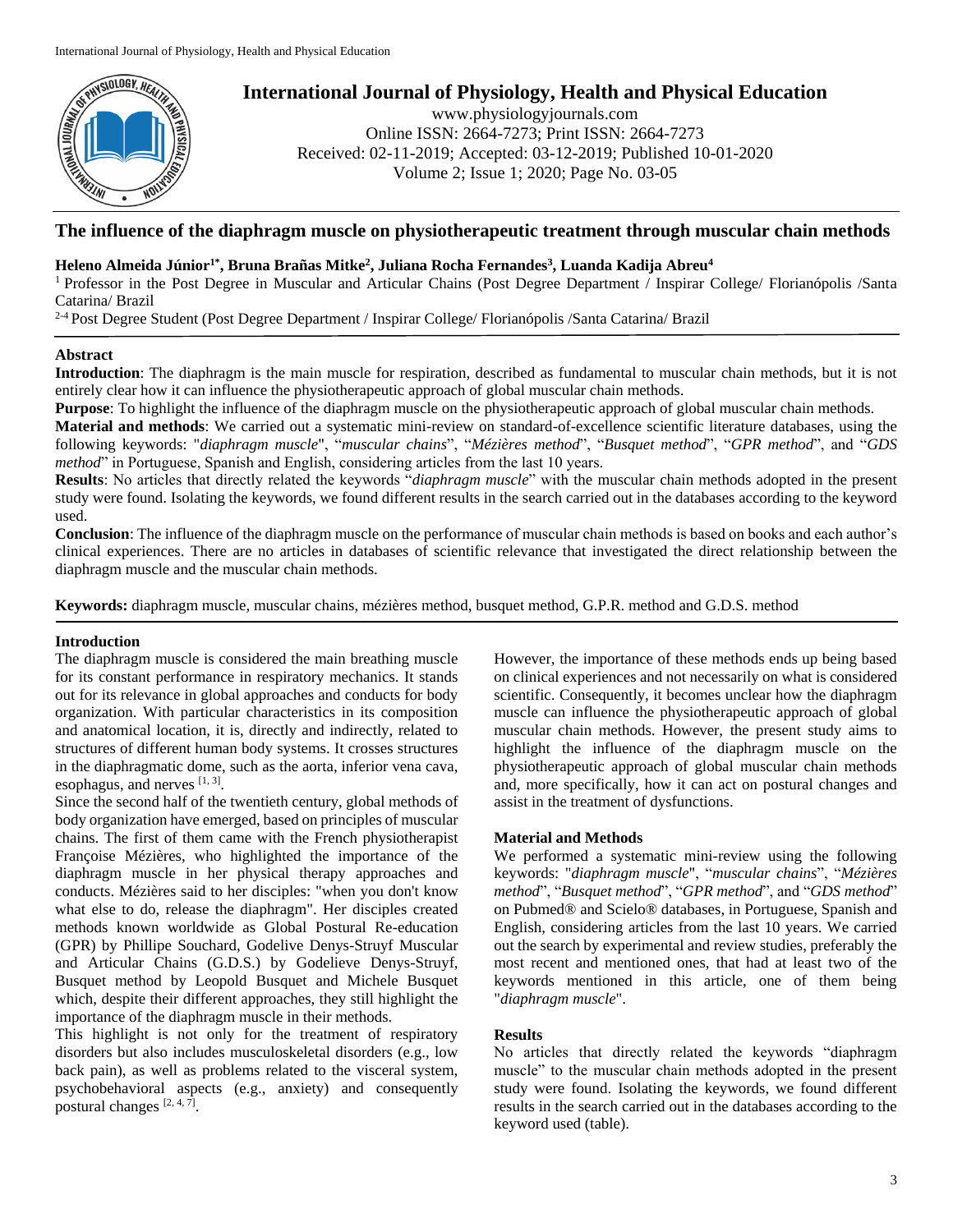**Table 1:** Number of articles found on Pubmed® and Scielo® databases from 2010 to 2020.

|                           | <b>Keywords</b>    |                                           |                             |  |    |  |
|---------------------------|--------------------|-------------------------------------------|-----------------------------|--|----|--|
|                           | Database Diaphragm | Muscular Méziéres Busquet G.P.R.   G.D.S. |                             |  |    |  |
|                           |                    | <b>Chains</b>                             | Method Method Method Method |  |    |  |
| Pubmed®                   | 12.264             | 3.208                                     |                             |  | 23 |  |
| <b>Scielo<sup>®</sup></b> | 217                |                                           |                             |  |    |  |

#### **Discussion**

This study aimed to highlight the influence of the diaphragm muscle on the physiotherapeutic approach of global muscular chain methods and, more specifically, how it can act on postural changes and assist in the treatment of dysfunctions. Thus, we looked for scientific articles on standard-of-excellence databases. However, the results found according to the adopted criteria showed us that, so far, there is no scientific article that addresses this direct influence between the diaphragm muscle and muscular chain methods. This influence only appears indirectly.

In contrast, relevant articles are describing these methods, except for the Busquet method, which has not yet been found on the databases used in the present study. That highlights the importance of efficient respiratory mechanics, in which the diaphragm is the main muscle, to obtain better results in the treatment of patients. However, these articles do not highlight the importance and functionality of the diaphragm as it is found in materials written by the creators and representatives of the researched methods (Méthode Mézières: bases scientifiques, principes mécaniques, technique; RPG Reeducação Postural Global; Cadeias Musculares e Articulares – O método G.D.S. e As cadeias musculares; Método Busquet e as cadeias fisiológicas). These materials, in turn, are based on other works already established in the area of biomechanics, neurophysiology, anatomy and the creator's and representatives' clinical experiences [5, 8, 9, 11, 14] .

That may lead to doubts about to what extent these authors' perspectives should be considered, given that they do not fit the current scientific standards of experimental studies for possible evidence. But the authors have clinical experience and their arguments are based on works already established in the literature. Therefore, they should not be disregarded because they do not present scientific studies that prove their hypotheses and statements.

In parallel, other authors also reinforce the importance of the diaphragm muscle, which helps in the arguments highlighted by the authors of these methods. Professor Jean-Pierre Barral (1987), deepened the subject that involves the relationship between the diaphragm muscle and the visceral system and released his work "Manipulations viscérales". According to Barral (1987), the first sign of some visceral dysfunction was presented with a reduction in mechanical ventilation. This happens because the visceral layer is only sensitive to chemical irritation or distension. In this case, the respiratory movement may distend it and cause the referred pain. Authors such as Chaitow, (2004), McGill *et al*., (1995), Hodges *et al*., (2001) emphasize the relationship between respiratory disorders and low back pain. If there is only hypercapnia (increased levels of carbon dioxide), for some reason, to make the performance of the spine stabilizing muscle be reduced, making the spine more vulnerable and prone to injury [4, 15, 18] .

Notoriously, there is great relevance in the theme and future studies should be encouraged to clarify its influence, mainly the ones related to muscular chain methods, to provide a safer physiotherapeutic approach. However, even considering the results found irrelevant to the principles of what is strongly publicized in the health area, known as "evidence-based medicine", one should not underestimate this area and consider invalid what was supported by books and developed by clinical experiences. For this reason, authors like Horwitz *et al*., (2017) bring a new perspective, of valuing the clinical experience called "evidence based on medicine", which respects the complexity and individuality of the human being [19].

#### **Conclusion**

The influence of the diaphragm muscle on the performance of muscular chain methods is based on books and each author's clinical experiences. There are no articles on databases of scientific relevance that investigated the direct relationship between the diaphragm muscle and the muscular chain methods.

#### **Funding**

None.

#### **Acknowledgments**

I thank the Post Degree in Muscular and Articular Chains at Inspirar College – Florianópolis, Santa Catarina – SC, Brazil.

#### **Conflicts of interest**

There are no conflicts of interest related to the publication of this article.

#### **References**

- 1. Denys-Struyf G. Les chaînes musculaires et articulaires. ICTGDS, 1997.
- 2. Souchard P. RPG reeducação postural global: o método. Rio de Janeiro: Elsevier, 2012.
- 3. Standring s. (Ed.). Gray's anatomia: a base anatômica da prática clínica. 40th ed. Rio de Janeiro: Elsevier, 2010.
- 4. Barral JP. Manipulations Viscérales 2. 1th ed. Malole, 1987.
- 5. Diaz-arribas MJ, Kovacss FM, Royuela A, *et al*. Effectiveness of the Godelieve Denys-Struyf (GDS) method in people with low back pain: cluster randomized controlled trial. Physical Therapy. 2015; 95(3):319-336.
- 6. Campignion P. Les chaînes musculaires et articulaires méthode G.D.S.:Les chaînes de la personnalité – Les chaînes postéro-antérieures et antéro-postérieures (PA-AP). Alicante: Such Serra, 2016.
- 7. Almeida Júnior H, Mayor RU, Mayor A. Can the Godelieve Denys-Struyf (GDS) muscle and articulations chains method help in the treatment of hiperventilation?. Global Journal Of Medical Research: K interdisciplinar. 2019; 13(6):4-8.
- 8. Coelho L. Mézières' method and muscular chains' theory: from postural re-education's physiotherapy to anti-fitness concept. Acta Reumatológica Portuguesa. 2010; 35(3):406- 40.
- 9. Teodori RM, Negri JR, Cruz MC, *et al*. Reeducação postural global: uma revisão da literatura. Revista Brasileira de Fisioterapia. 2011; 15(3):185-9.